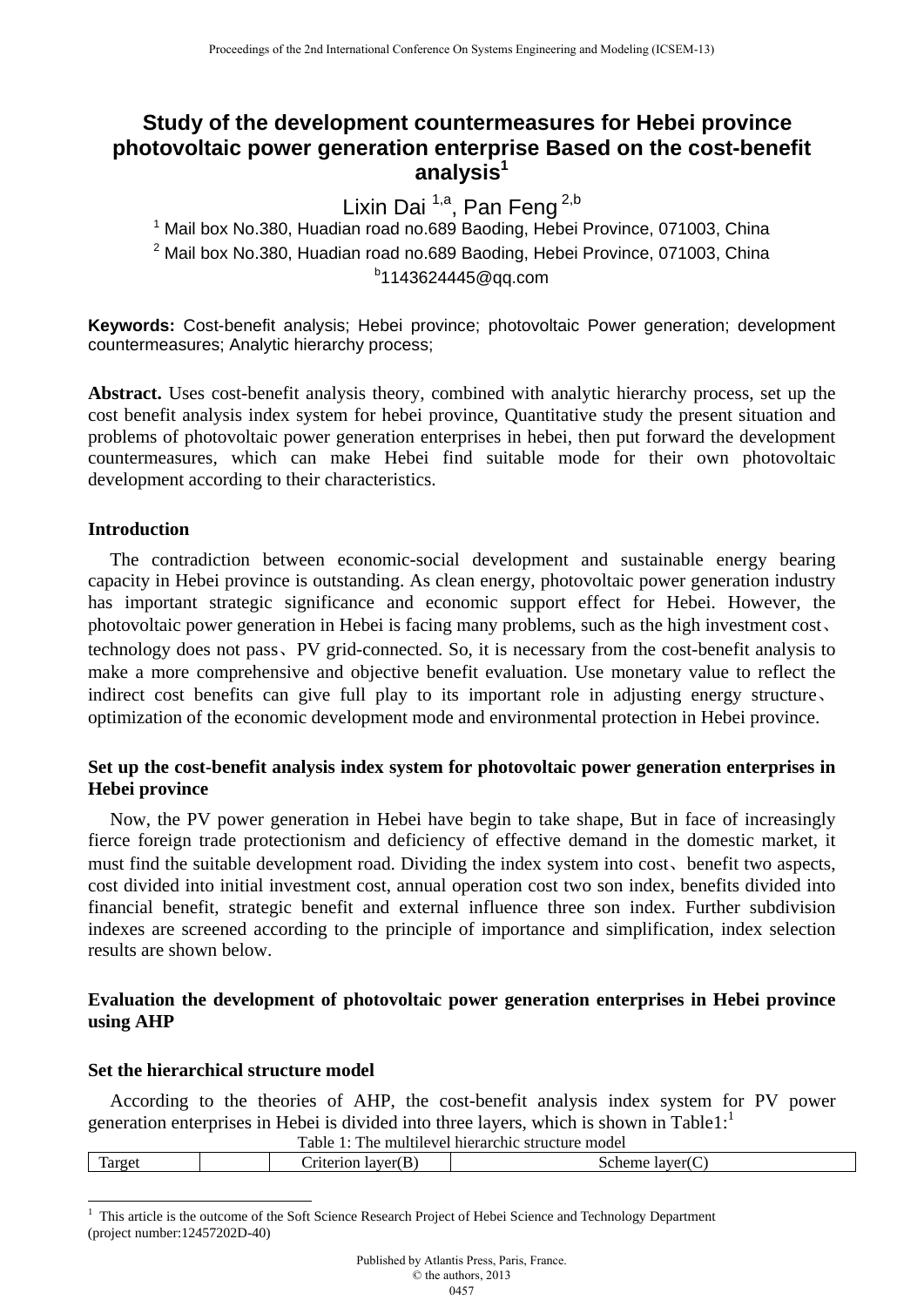| layer(A)      |                    |                                                               |                                                      |
|---------------|--------------------|---------------------------------------------------------------|------------------------------------------------------|
| Hebei         |                    | Initial investment cost<br>$(B1)$ $(0.0673)$<br>$(RC=0.0079)$ | Analysis/design of costC11(0.0363)                   |
| photovoltaic  | cost               |                                                               | Implementation cost C12(0.0110)                      |
|               |                    |                                                               | Management expensesC13(0.0200)                       |
|               |                    | Annual operation cost<br>$(B2)$ $(0.1069)$<br>$(RC=0.0462)$   | Operation cost C21(0.0564)                           |
| power         |                    |                                                               | Maintenance cost C22(0.0355)                         |
|               |                    |                                                               | Operation management cost C23(0.0149)                |
| generation    |                    | Financial benefit<br>$(B3)$ $(0.1332)$                        | Reducing the operation cost $C31(0.0186)$            |
|               |                    |                                                               | Improve work efficiency C32(0.0703)                  |
| enterprise    |                    | $(RC=0.0462)$                                                 | Sales profit increase C33(0.0443)                    |
|               | benefit            | Strategic benefit<br>$(B4)$ $(0.2889)$<br>$(RC=0.0966)$       | Enterprise credit to improve $C41(0.0215)$           |
| cost          |                    |                                                               | Management level to improve C42(0.0267)              |
|               |                    |                                                               | Technology capability to improveC43(0. 1148)         |
| henefit       |                    |                                                               | Core competitive capability to improveC44(0.0476)    |
|               |                    |                                                               | Foreign cooperation capability to improveC45(0.0783) |
| (A)           | External influence |                                                               | Reduce energy consumption C51(0.2178)                |
|               | $(B5)$ $(0.4037)$  |                                                               | Technology demonstration C52(0. 1199)                |
| $(RC=0.0919)$ |                    | $(RC=0.0079)$                                                 | Environmental protectionC53(0.0660)                  |
|               |                    |                                                               |                                                      |

# **Structure the judgment matrix**

Through expert investigation method, judge between various factors relative importance, Saaty scale meaning table is shown in table 2, the judgment matrix is shown in figure 1 below: table *meaning* stable

| Table 2 Saaty scale meaning table |                                                                                                                                                                |  |  |  |
|-----------------------------------|----------------------------------------------------------------------------------------------------------------------------------------------------------------|--|--|--|
|                                   | Factor $y_i$ and $y_j$ compared, they have the same importance                                                                                                 |  |  |  |
| 3                                 | Factor $y_i$ and $y_j$ compared, the former slightly important than the latter                                                                                 |  |  |  |
| 5                                 | Factor $y_i$ and $y_j$ compared, the former obvious important than the latter                                                                                  |  |  |  |
| 7                                 | Factor $y_i$ and $y_j$ compared, the former strong important than the latter                                                                                   |  |  |  |
| 9                                 | Factor $y_i$ and $y_j$ compared, the former extremely important than the latter                                                                                |  |  |  |
| 2468                              | The middle value of the adjacent judgment above                                                                                                                |  |  |  |
| reciprocal                        | If the rate of importance between factor $y_i$ and $y_j$ is $a_{ij}$ , then, the rate of<br>importance between factor $y_i$ and $y_i$ is $a_{ji} = 1 / a_{ij}$ |  |  |  |

$$
A1 = \begin{bmatrix} 1 & 1/3 & 1/3 & 1/3 & 1/3 \\ 3 & 1 & 1/2 & 1/3 & 1/4 \\ 3 & 2 & 1 & 1/4 & 1/4 \\ 3 & 4 & 4 & 2 & 1 \end{bmatrix} \quad B1 = \begin{bmatrix} 1 & 3 & 2 \\ 1/3 & 1 & 1/2 \\ 1/2 & 2 & 1 \end{bmatrix} \quad B2 = \begin{bmatrix} 1 & 2 & 3 \\ 1/2 & 1 & 3 \\ 1/3 & 1/3 & 1 \end{bmatrix}
$$

$$
B3 = \begin{bmatrix} 1 & 1/3 & 1/3 \\ 3 & 1 & 2 \\ 3 & 1/2 & 1 \end{bmatrix} \quad B4 = \begin{bmatrix} 1 & 1/2 & 1/3 & 1/3 & 1/3 \\ 2 & 1 & 1/3 & 1/3 & 1/4 \\ 3 & 3 & 1 & 3 & 3 \\ 3 & 4 & 1/3 & 3 & 1 \end{bmatrix} \quad B5 = \begin{bmatrix} 1 & 2 & 3 \\ 1/2 & 1 & 2 \\ 1/3 & 1/2 & 1 \end{bmatrix}
$$

Fig.1 The judgment matrix

#### **Calculate weight and examine consistency**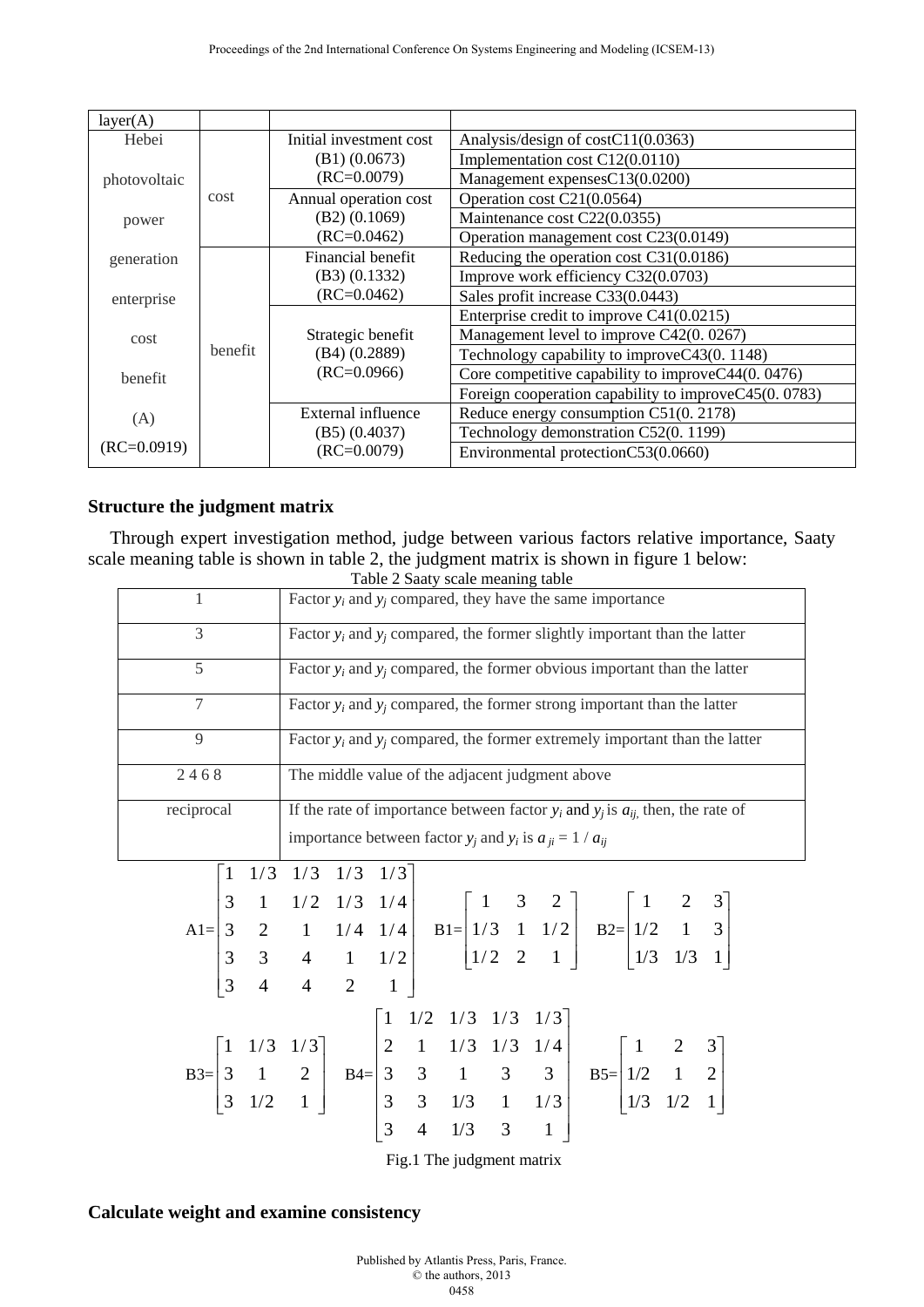According to AHP, using the related procedures software calculated the corresponding weights of each factor and the random consistency rate (RC), examined the consistency, the results is as shown in table 1, then can draw the conclusion that the RC value of indexes in each layer are less than 0.10, indicating that it has good uniformity. The index weight is listed in table 1 above.

#### **Expert scoring and collecting**

Contacting six industry experts in Hebei PV power generation rate and score the development situation. The basic grade principle is Hebei compared with other provinces, PV power generation compared with the traditional way of power generating, the marking results is shown in table 3.

| Index                                  | Reference | expert1 | expert         | expert | expert      | expert        | expert         |
|----------------------------------------|-----------|---------|----------------|--------|-------------|---------------|----------------|
|                                        | score     |         |                | 3      | 4           | 5             | 6              |
| Analysis/design of cost                | 10        | 8       |                | 9      | 8           | 8             | 7              |
| Implementation cost                    | 10        | 7       | 8              | 8      | 8           | 9             | 8              |
| Management expenses                    | 10        | 7       | 7              | 8      | 7           | 8             | 7              |
| Operation cost                         | 10        | 7       | 7              | 8      | 8           | 8             | 9              |
| Maintenance cost                       | 10        | 8       | 8              | 8      | 9           | 9             | 9              |
| Operation management cost              | 10        | 8       | 8              | 7      | 7           | 8             | 8              |
| Reducing the operation cost            | 10        | 8       | 8              | 9      | 9           | 8             | 9              |
| Improve work efficiency                | 10        | 8       | $\overline{7}$ | 7      | 8           | $\mathcal{I}$ | 8              |
| Sales profit increase                  | 10        | 7       | 6              | 6      | 6           | 6             | 5              |
| Enterprise credit to improve           | 10        | 9       | 9              | 8      | 8           | $\mathbf Q$   | 9              |
| Management level to improve            | 10        | 8       | $\overline{7}$ | 7      | 6           | 8             | 7              |
| Technology capability to improve       | 10        | 8       | 8              | 8      | 7           | 9             | 7              |
| Core competitive capability to improve | 10        | 8       | 8              | 7      | 8           | 9             | $\overline{7}$ |
| Foreign cooperation capability         | 10        | 9       | 8              | 8      | 8           | 8             | 8              |
| Reduce energy consumption              | 10        | 9       | 9              | 9      | 9           | 8             | 9              |
| Technology demonstration               | 10        | 8       | 9              | 9      | $\mathbf Q$ | 8             | 9              |
| Environmental protection               | 10        | 9       | 9              | 9      | 10          | 9             | $\mathbf Q$    |

Table3 the performance score of power Supply Company

#### **Calculation the cost-benefit comprehensive scores**

The score formula of positive indexes is: Basic score  $=$  (score / Reference score)\*100, the score formula of negative indexes is: Basic score = (Reference score / score)\*100, the formula of final score is: Final score = Basic score \*Index weight, the calculation results is shown in table 4.

| Index                                  | Basic score | Index weight | Final scores |
|----------------------------------------|-------------|--------------|--------------|
| Analysis/design of cost                | 1.2864      | 0.0363       | 0.0467       |
| Implementation cost                    | 1.2566      | 0.0110       | 0.0456       |
| Management expenses                    | 1.3690      | 0.0200       | 0.0497       |
| Operation cost                         | 1.2864      | 0.0564       | 0.0467       |
| Maintenance cost                       | 1.1806      | 0.0355       | 0.0419       |
| Operation management cost              | 1.3095      | 0.0149       | 0.0195       |
| Reducing the operation cost            | 0.8500      | 0.0186       | 0.0158       |
| Improve work efficiency                | 0.7500      | 0.0703       | 0.0527       |
| Sales profit increase                  | 0.6000      | 0.0443       | 0.0266       |
| Enterprise credit to improve           | 0.8667      | 0.0215       | 0.0186       |
| Management level to improve            | 0.7167      | 0.0267       | 0.0191       |
| Technology capability to improve       | 0.7833      | 0.1148       | 0.0899       |
| Core competitive capability to improve | 0.7833      | 0.0476       | 0.0373       |
| Foreign cooperation capability         | 0.8167      | 0.0783       | 0.0639       |
| Reduce energy consumption              | 0.8833      | 0.2178       | 0.1924       |
| Technology demonstration               | 0.8667      | 0.1199       | 0.1039       |
| Environmental protection               | 0.9167      | 0.0660       | 0.0605       |

Table4 the calculation of final scores